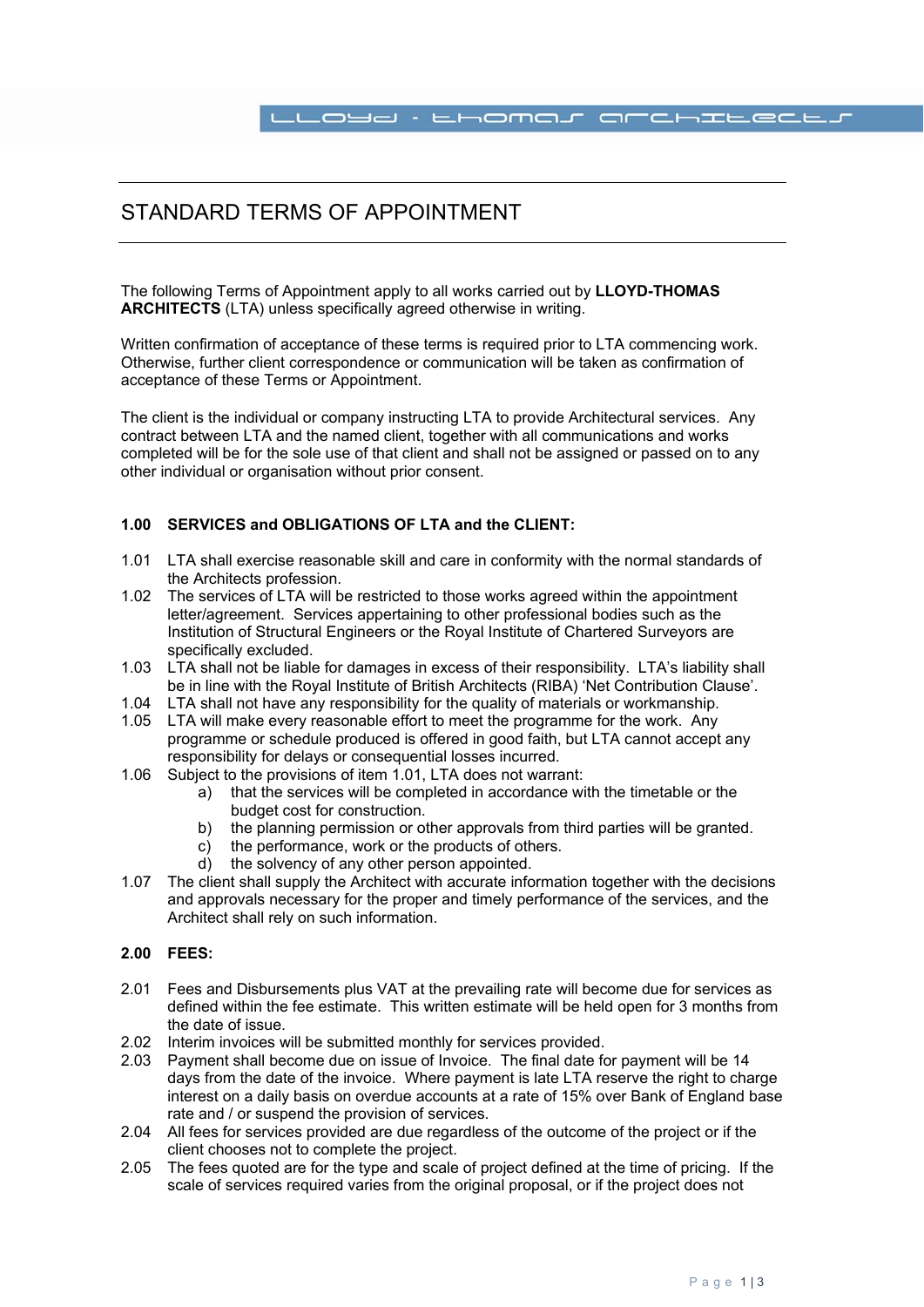

follow the expected time scale, LTA also reserve the right to adjust or amend the fees stated to suit the variations.

- 2.06 If a fee is offered in the form of a percentage, it will be a percentage of the total build cost, excluding VAT. The fees will be estimated for the purpose of submitting invoices during the progress of the works and before the total build cost is known.
- 2.07 All monies due and owing by the Client shall become due and payable forthwith in the event of the bankruptcy or insolvency or in the case of a limited company, limited liability partnership or public limited company, the appointment of a receiver, administrative receiver, administrator or liquidator, or the liquidation (whether compulsory or voluntary) of the client, or if any of the aforementioned are threatened.
- 2.08 The scale of fees and hourly rate charges will be reviewed as required annually on 1st January. Clients will be notified of any changes to the rates applied in connection with their project.
- 2.09 In addition to fees for services, invoices will include reimbursement for out of pocket expenses such as; printing costs, OS Data, mileage, other modes of travel, and VAT at the prevailing rate.
- 2.10 Fees charged by other bodies during the course of the project, such as Local Authorities, are to be paid direct by the client unless otherwise agreed. LTA reserve the right to charge a management fee if paying these fees.

## **3.00 SURVEYS:**

- 3.01 Any survey carried out by LTA will include dimensional information only; it will not be structural, invasive or provide leveling or detailed drainage information unless specifically agreed in writing before the work is carried out.
- 3.02 Every effort will be made to identify all visible above ground features. However, it should be borne in mind that there may have been items obscured at the time of survey. Boundaries shown are indicative only and may not represent the extent of legal ownership.
- 3.03 Information issued by the client will be deemed to be correct.

## **4.00 COPYRIGHT:**

- 4.01 Copyright of all drawings/designs and intellectual property produced by LTA remains with and is owned by the practice. LTA reserve the right to control the ways in which their material may be used. Drawings may not be copied or distributed in any way, or used for any purpose otherwise than with express consent. LTA asserts its moral rights under the Copyright, Designs and Patents Act 1988.
- 4.02 Once payment as agreed has been received by LTA, the client is given a conditional nonexclusive licence to copy the drawings and information produced for the specific purpose intended, and in the location described. The information is not intended for use by any other person or for any other purpose. Any inappropriate use of design is strictly forbidden.
- 4.03 Giving full and obligation free access to LTA intellectual property for others to use (Copyright Assignment) cannot be given without prior approval and will be chargeable.